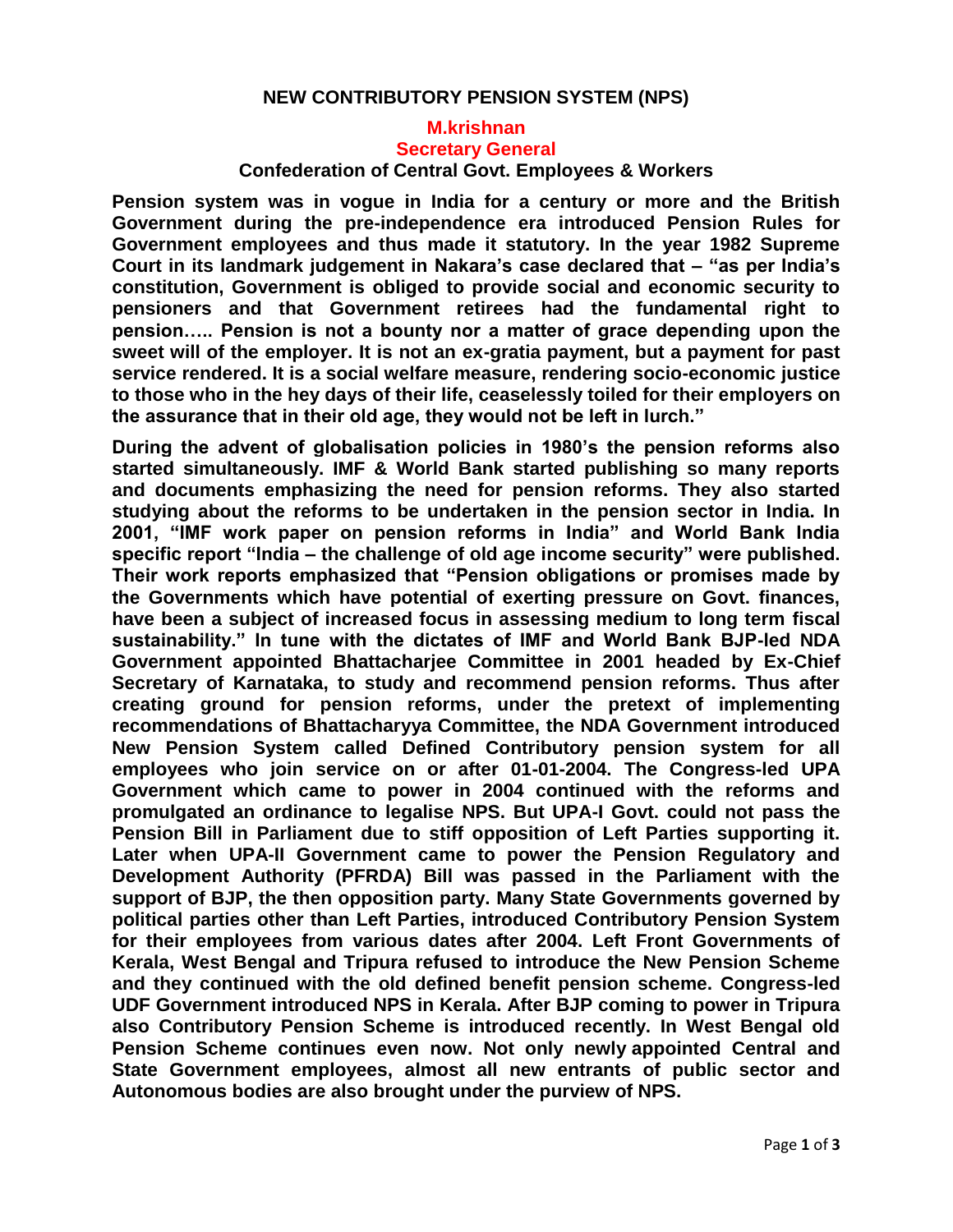**As per New Contributory Pension Scheme an amount of 10% of pay plus Dearness Allowance will be deducted each month from the salary of the employees covered under NPS and credited to their pension account**. **Equal amount is to be credited by the Government (employer) also. Total amount will go to the Pension Funds constituted under the PFRDA Act. From the pension fund the amount will go to the share market. As per the PFRDA Act – "there shall not be any implicit or explicit assurance of benefit except (share) market based guarantee mechanism to be purchased by the subscribers". Thus the amount deposited in Pension Fund may or may not grow depending on the fluctuations in the share market. After attaining 60 years of age i.e., at the time of retirement, 60% of the accumulated amount in the Pension Account of the employee will be refunded and the balance 40% will be deposited in an Insurance Annuity Scheme. Monthly amount received from the Insurance Annuity Scheme is the monthly pension i.e., Pension is not paid by Government, but by the Insurance Company and hence NPS is nothing but Pension Privatization**..

**Thus it can be seen that the growth of the accumulated amount in the Pension fund depends upon the vagaries of share market. If the share markets collapse, as happened during the 2008 world financial crisis, then the entire amount in the pension fund may vanish. In that case employee will not get any pension. Every fluctuation in the share market will affect the future of pension of those employees who are covered under NPS. Uncertainty about pension and retirement life looms large over their heads. Even if there is a stabilized share market the 40% amount in the annuity scheme is not enough to get 50% of the last pay drawn as pension, which is the minimum pension as per old pension scheme. Many employees who entered in service after 01-01-2004 has retired in 2017 and 2018 after completing 12 & 13 years of service. They are getting Rs.1400- to Rs.1700- only as monthly pension from Insurance Annuity Scheme. If they have entered service in 2003 i.e., in the old pension scheme, they would have got 50% of the last pay drawn as pension subject to a minimum of Rs.9000 as minimum pension, that too without giving any monthly contribution towards pension from their salary. In short, NPS is nothing but NO PENSION SYSTEM**.

**As per clause 12(5) of the PFRDA Act even the employees and pensioners who are not covered under NPS, can be brought under the Act by a Gazette notification by the Government. Thus NPS is a Damocles' sword hanging over the head of all employees and pensioners.**

**Who is the beneficiary of this pension reforms? As in the case of every neoliberal reforms, the ultimate beneficiary is the Corporates. The huge amount collected from the workers through pension fund is invested in share market by the Pension Fund Managers and this amount in turn can be utilied by the multinational Corporate for multiplying their profit. Amount deducted and credited to the Pension fund from each newly recruited employee plus the employer's share amount will remain with the pension fund and share market for a period of minimum 30 to 35 years i.e., till the age of 60 years. During this long period of 35 years crores and crores of rupees will be at the disposal of share market controlled by multinational corporate giants. Ultimate causality will be the poor helpless employee/pensioner.**